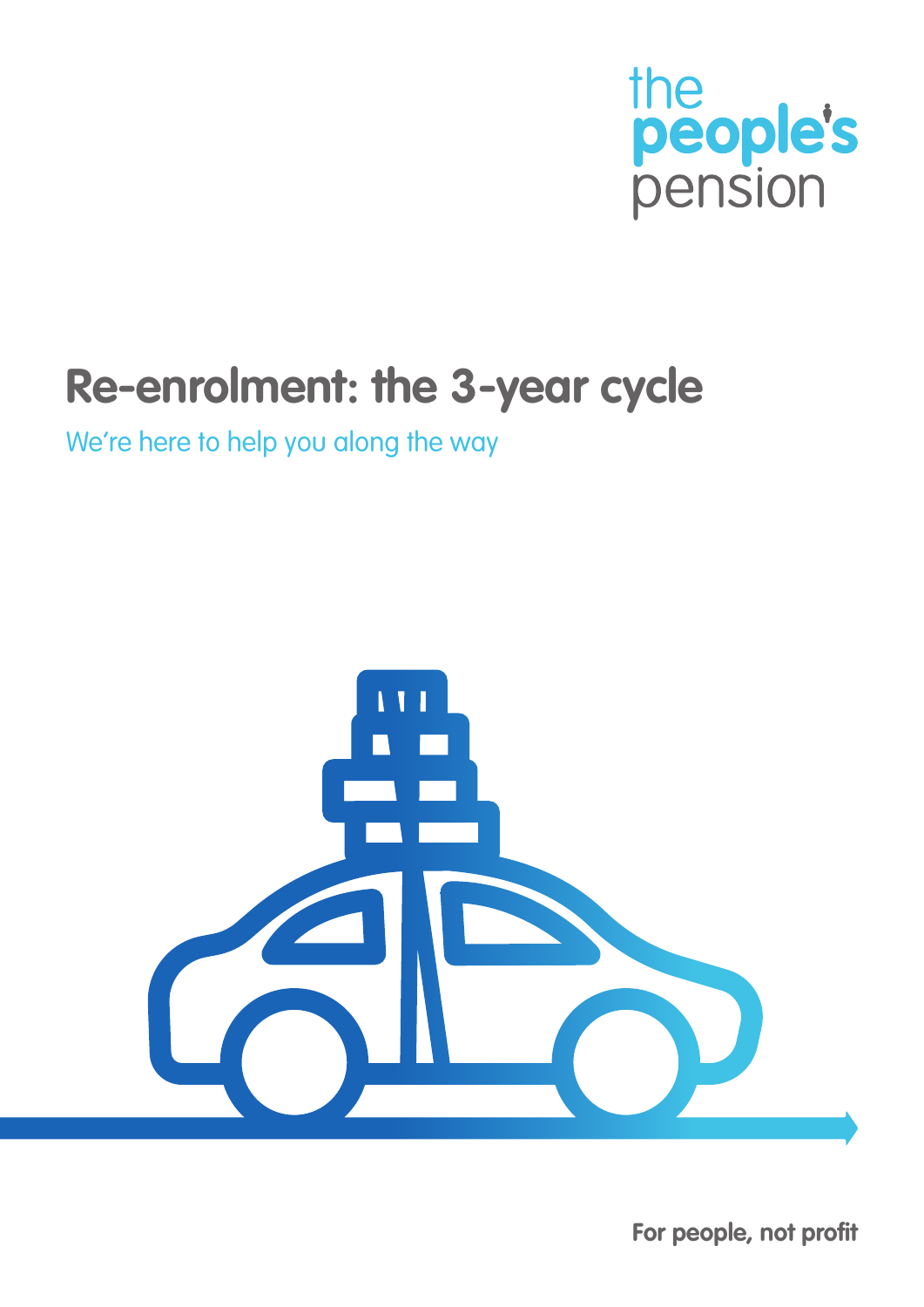### **Re-enrolment is a legal requirement that all employers must carry out**

Every 3 years, you need to re-enrol your employees who've opted out or stopped contributing to their workplace pension – it's called re-enrolment. It's the government's way of giving people an opportunity to start contributing again and decide if now is the right time to save for their future. Anyone you re-enrol can choose to opt out again once we've received their first contribution and their joiner information has been issued.

It's essentially the same process you followed when you began auto-enrolment, just with a few differences which we'll guide you through.

Our guide will tell you what you need to do to help you remain compliant with your legal duties.

### **Re-enrolment at a glance**

- You have to check whether any of your employees need to be re-enrolled in your workplace pension, and then re-enrol anyone that does on your re-enrolment date.
- You have to re-declare your compliance with The Pensions Regulator, to show you're continuing to meet the government's workplace pension regulations.

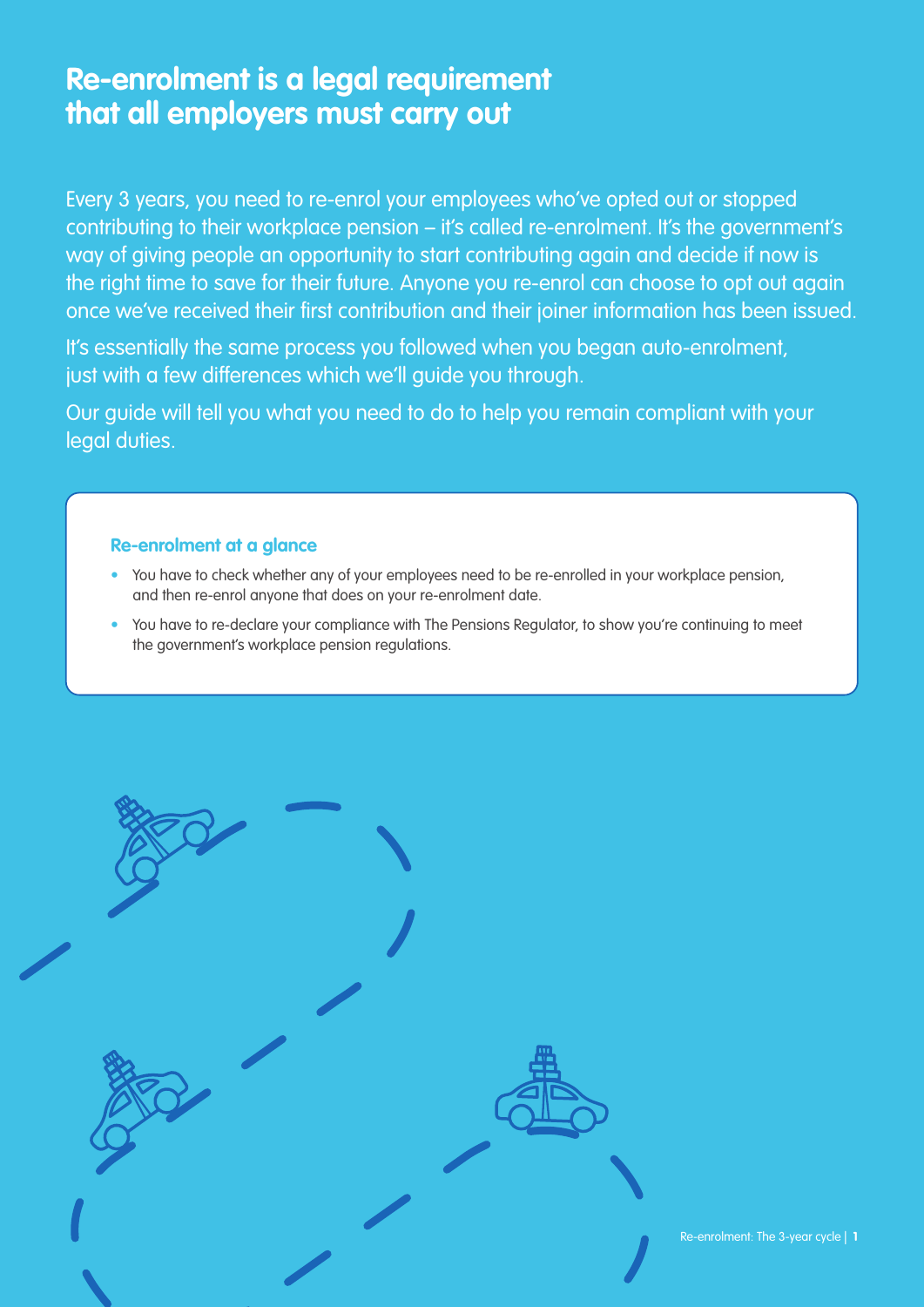## **The auto re-enrolment journey in 5 simple steps**

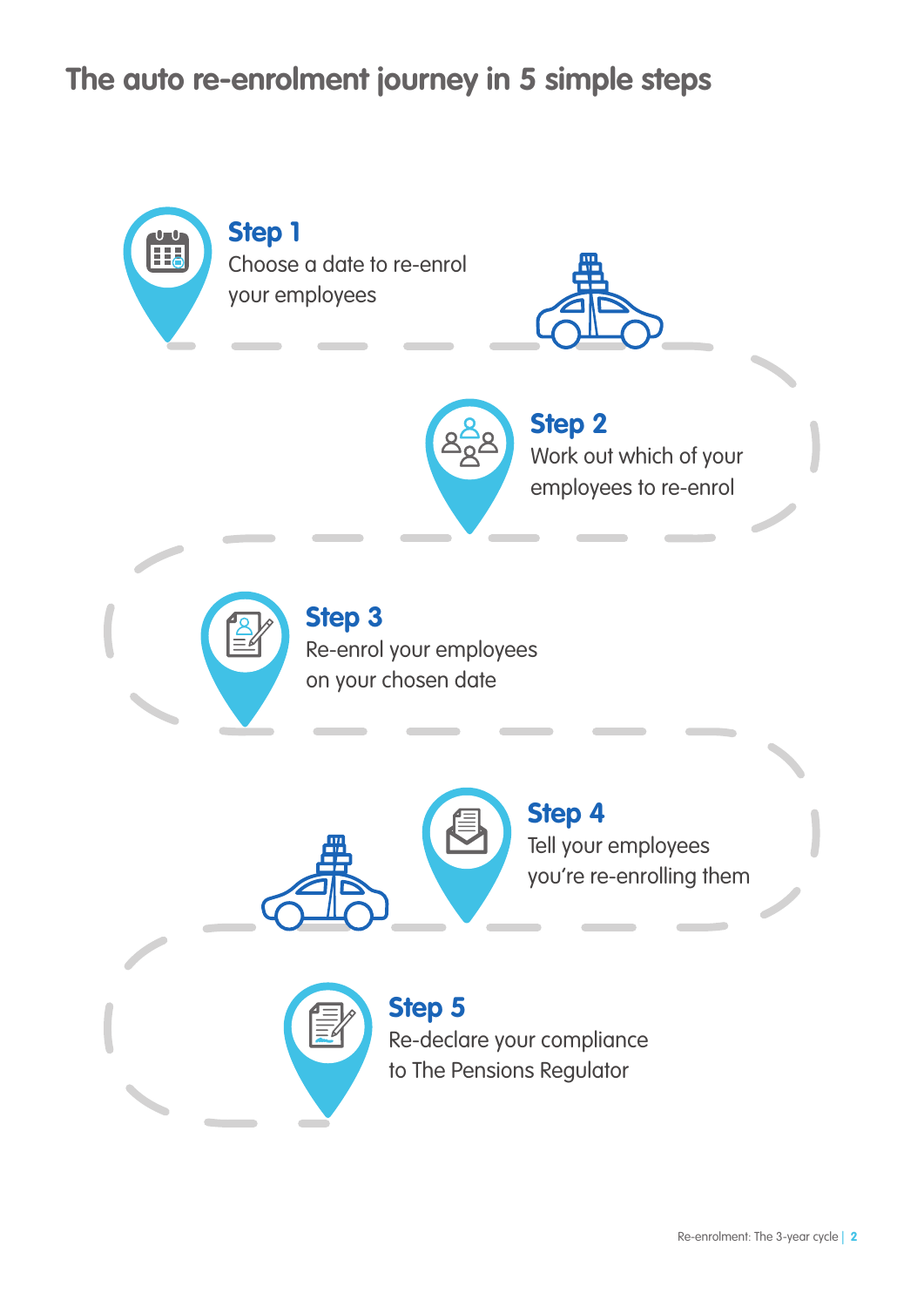### **How we can help you with re-enrolment**

- A re-enrolment checklist in your Online Services account.
- A report in your Online Services account to help identify who you may need to re-enrol.
- **• Communication templates** for you to use with your employees.
- We'll send you email reminders when you're approaching re-enrolment.
- And there's plenty of info at **www.thepeoplespension.co.uk/re-enrolment**



# Choose a date to re-enrol your employees

This is your re-enrolment date – the date your payroll, HR and software processes must be ready to go.

You can choose any date in a 6-month window, based on the 3rd anniversary of your staging/ duties start/previous re-enrolment date. For example, if your duties start date was 1 May 2017, you can choose to re-enrol on any day between 1 February 2020 and 31 July 2020.

**You can't use postponement for re-enrolment.**



### You must consider what's payable in the whole pay period, irrespective of whether the re-enrolment date falls part way through a pay period. It's just one date per employer, so if you operate more than one PAYE payroll, think about a date that best aligns to all the payrolls you operate. We only accept data files for a whole pay period. So, it may be easier for you to choose a re-enrolment date that falls

#### Re-enrolment: The 3-year cycle | **3**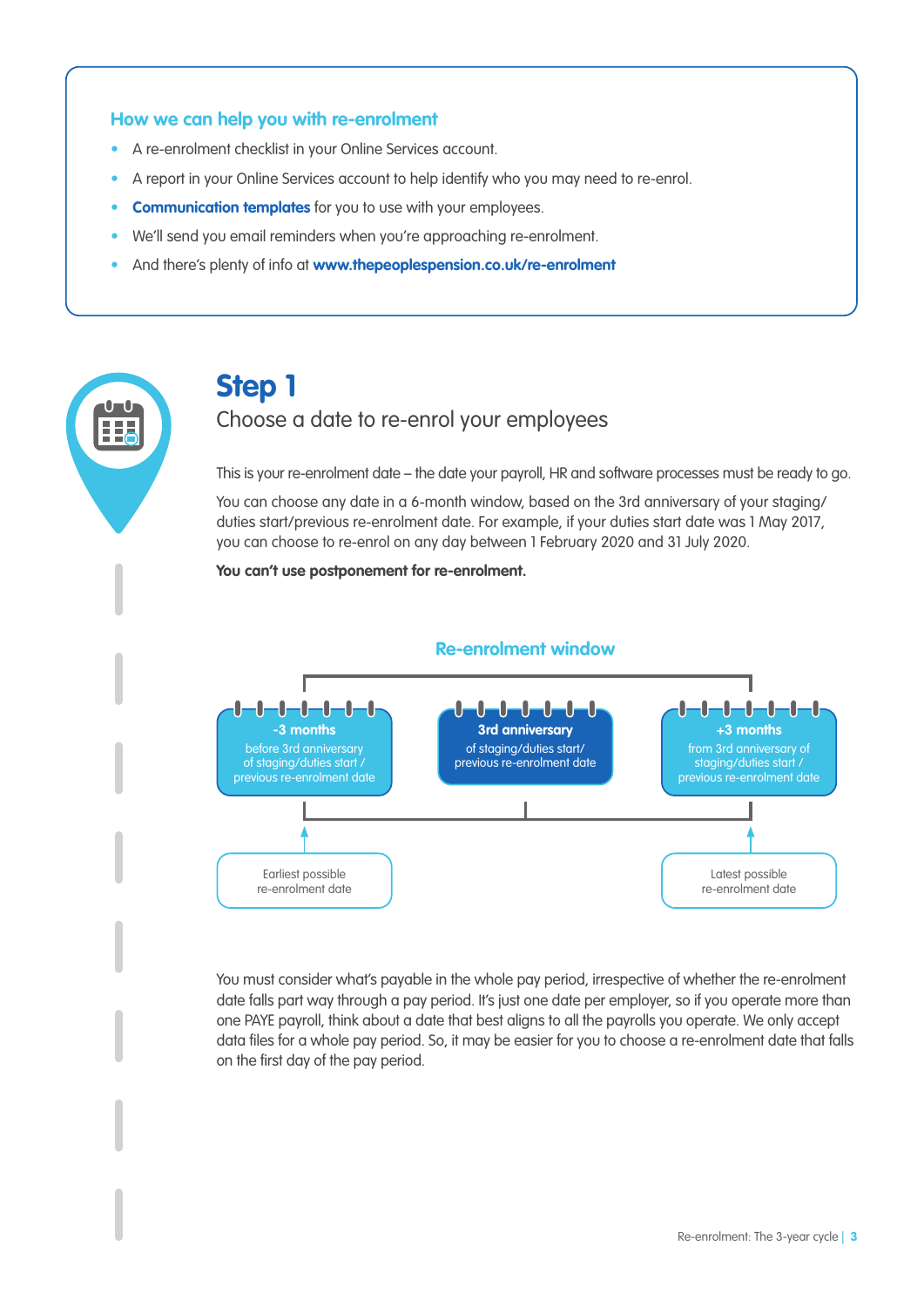The re-enrolment date is the:

- date membership to The People's Pension, and the calculation of pension contributions usually start for re-enrolled employees
- start of the 6-week period in which re-enrolment must be completed
- centre date of your re-enrolment window in 3 years' time.

### **Make sure you tell us your re-enrolment date**

You may be unable to submit any data until you've told us your re-enrolment date. It's important that you do this as soon as possible.

**You need to do this even if you have no employees to re-enrol.**

### **Log in to your Online Services account to tell us the date using the 're-enrolment' checklist.**

If you haven't told us your re-enrolment date within 2 months of the 3rd anniversary of your staging/ duties start/previous re-enrolment date, our system may stop you uploading your employee data. This is because it's a legal requirement for you to carry out the re-enrolment process.



### **Step 2** Work out which employees to re-enrol

Next you need to assess your workforce (with some exceptions) to see if any meet the criteria to be auto-enrolled.

You need to re-enrol employees who have:

- opted out of an auto-enrolment pension scheme and aren't currently enrolled
- stopped contributing or left the pension scheme
- stayed in the pension scheme but have reduced contributions so they don't meet the minimum total contribution level.

You don't need to re-enrol (but you can if you want to) employees who:

- have never met the criteria before to be auto-enrolled
- are under 21 or over State Pension age
- are currently paying into a qualifying pension scheme at or above the minimum contribution level
- have left the pension scheme in the 12 months up to your re-enrolment date
- have been granted tax protected status on their pension savings
- have received a pension winding-up lump sum payment in the preceding 12 months
- are directors and have a contract of employment with the company
- are genuine partners of a limited liability partnership those partners aren't employees for tax purposes
- have given notice or been dismissed
- have their auto-enrolment assessment postponed on the date you re-enrol.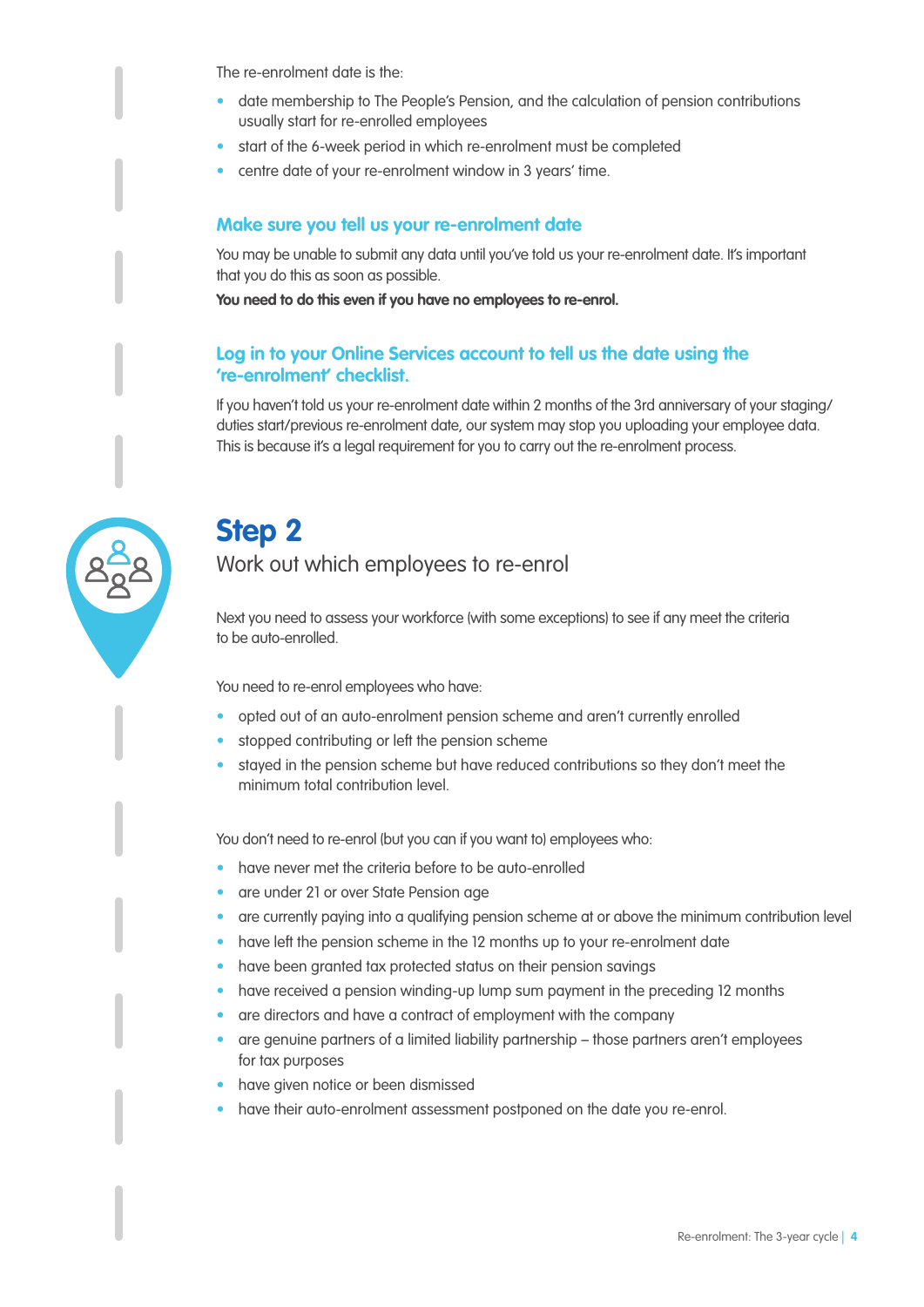### **We can help you work it out**

We'll provide a re-enrolment report in your Online Services account. This can be found in your re-enrolment checklist. The report will help you to identify the employees you may need to re-enrol.

### **How to use your re-enrolment report**

- 1. Review the list to identify which of the employees listed are no longer in your employment.
- 2. Decide whether or not you'd like to include the employees where an exception applies as outlined on page 4.
- 3. Include the employees you want to re-enrol in your employee data, as explained onin step 3.

A typical re-enrolment report looks like this:

|                | A        | в          |         | D             | н                  |                  | G              | н                                    |                            |
|----------------|----------|------------|---------|---------------|--------------------|------------------|----------------|--------------------------------------|----------------------------|
|                | Forename | Middlename | Surname | Date of Birth | Ni Number          | <b>Unique ID</b> | <b>AE Date</b> | <b>Ceased Active Membership Date</b> | <b>Employment End Date</b> |
| $\overline{2}$ | Anne     |            | Example |               | 17/04/70 AB123456C | 12345678         | 01/01/13       | 01/02/13                             |                            |
| 3              |          |            |         |               |                    |                  |                |                                      |                            |
| 4              |          |            |         |               |                    |                  |                |                                      |                            |
| 5              |          |            |         |               |                    |                  |                |                                      |                            |
| 6              |          |            |         |               |                    |                  |                |                                      |                            |
| ⇁              |          |            |         |               |                    |                  |                |                                      |                            |
| 8              |          |            |         |               |                    |                  |                |                                      |                            |
| 9              |          |            |         |               |                    |                  |                |                                      |                            |
| 10             |          |            |         |               |                    |                  |                |                                      |                            |
| 11             |          |            |         |               |                    |                  |                |                                      |                            |

#### **Remember**

Even if you don't have any employees who need to be re-enrolled, you still need to tell us your re-enrolment date. And you'll still need to re-declare your compliance to The Pensions Regulator – otherwise you could be fined.



# **Step 3**

Re-enrol your employees

There are different ways to do this, depending on how you assess your employee pension contributions at the moment.

### **Do you use The People's Pension assessment tool?**

There's no separate employee data submission for re-enrolment. It'll be processed on your usual employee data submission with your normal contributions.

To re-enrol using your assessment tool, follow these steps:

- 1. On your employee data file for the pay period your re-enrolment date falls, identify those workers who need to be assessed for re-enrolment. Insert the code 'RE' in the 'Starter/Leaver' field – field S.
- 2. Our assessment tool will assess them and suggest their enrolment status and contribution level on the assessment report, based on the data submitted. Then, proceed as normal with uploading the information back into your payroll.
- 3. Please make sure the indicator is removed on all subsequent files.

#### **Remember**

You can't apply postponement for those you're re-enrolling.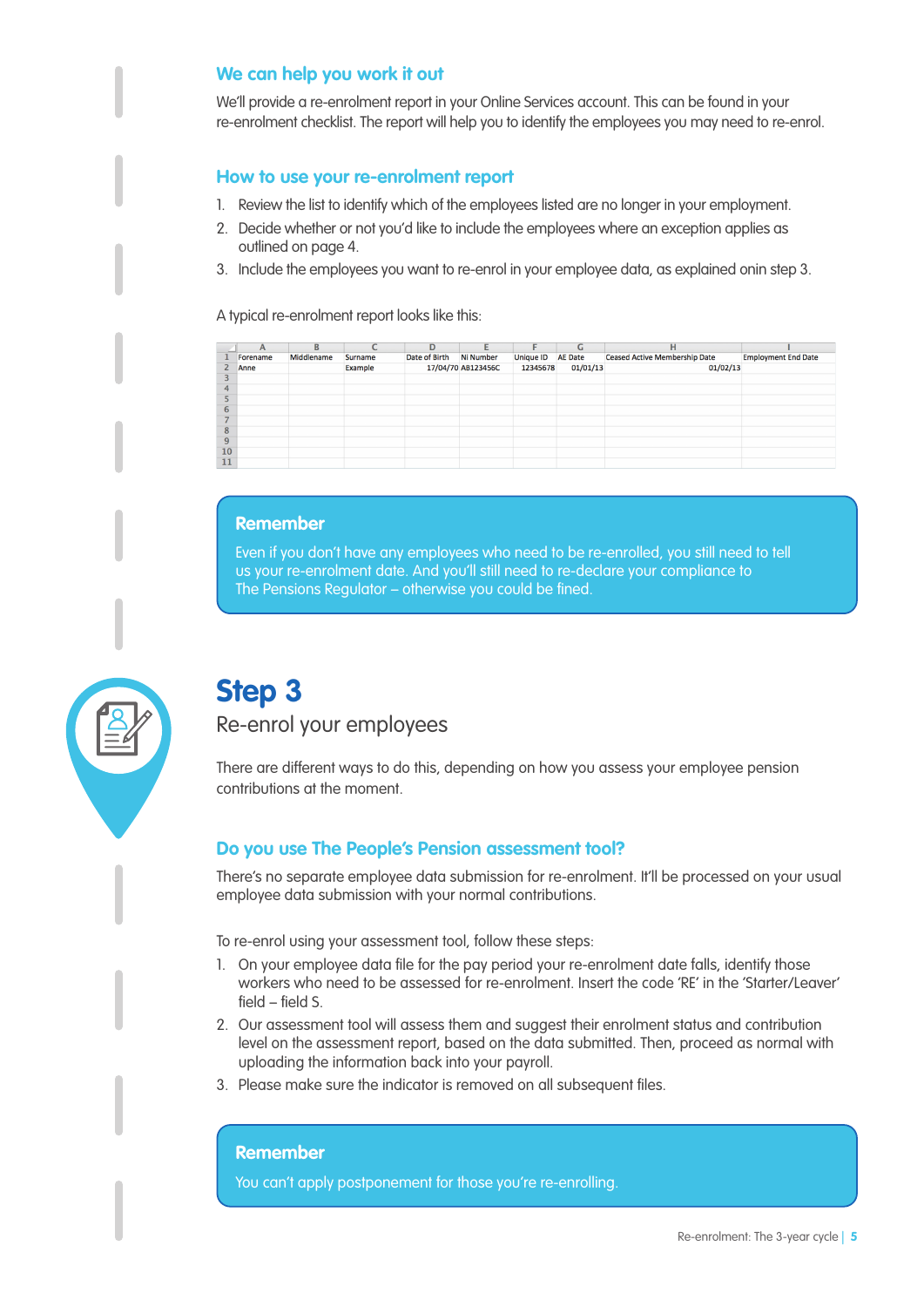### **Do you use a payroll bureau to handle your pension?**

If you use a payroll company or other third party to manage your pension, they should handle this process for you. They'll let you know if they need anything from you. The key thing is to discuss the process with them, and if they need a copy of your re-enrolment report.

### **Do you assess your employees?**

If you assess your employees manually, you'll need to add any employees that need to be re-enrolled. Simply add "RE" to the 'starter/leaver' column when you submit your employee data to us.

### **Remember**

You'll still need to complete the re-enrolment checklist and re-declare your compliance with The Pensions Regulator, regardless of who does the assessment.

And

You should continue assessing your employees every pay period as usual to keep their pension contributions up to date.



### **Step 4**

Tell your employees

Once you've re-enrolled your employees, we'll send them joiner information to help them understand their workplace pension.

• But it's a good idea to let them know you'll be re-enrolling them in advance to reduce any questions your employees may have for you. To help, we have communication templates you can use for this. You'll find them, plus other re-enrolment material, in our communications toolkit at **www.thepeoplespension.co.uk/re-enrolment-toolkit**

Our systems store some of the information from re-enrolment. But you may want to note your re-enrolment and declaration dates if you need in-depth records, as well as which employees you're re-enrolling.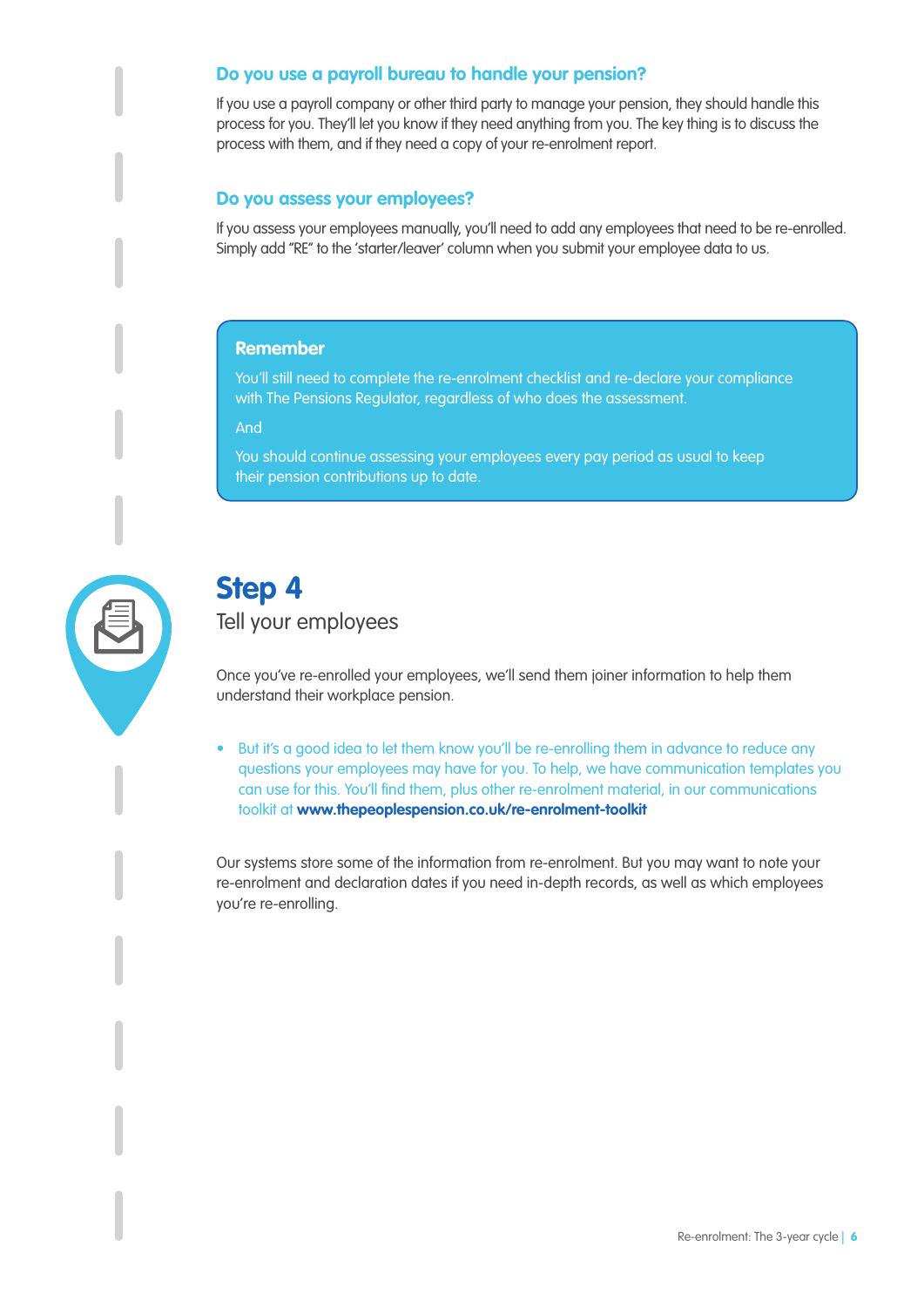

## **Step 5**

### Re-declare your compliance with The Pensions Regulator

You're legally required to re-declare your compliance on The Pensions Regulator's website to show you've complied with your employer duties.

You must complete your re-declaration within 5 calendar months of the 3rd anniversary of your staging/duties start or previous re-enrolment date.

You'll need to include details of yourself, the company, PAYE schemes and your workforce, as well as our details:

- Occupational pension scheme
- Pension scheme name The People's Pension Scheme
- Pension scheme provider address Manor Royal, Crawley, West Sussex, RH10 9QP
- Pension scheme registry number 12005993

Once you've submitted your re-declaration to The Pensions Regulator, they'll send you an acknowledgement letter. This completes your re-enrolment duties until your next re-enrolment window in around 3 years.

**Remember**

If you don't re-declare your compliance in time, you may be fined.

### **Useful links**

#### **The People's Pension**

Here's where to find more information about re-enrolment, and our approach: **www.thepeoplespension.co.uk/re-enrolment**

#### **The Pensions Regulator**

The Pensions Regulator has more information on their website: **www.thepensionsregulator.gov.uk/en/employers/re-enrolment**